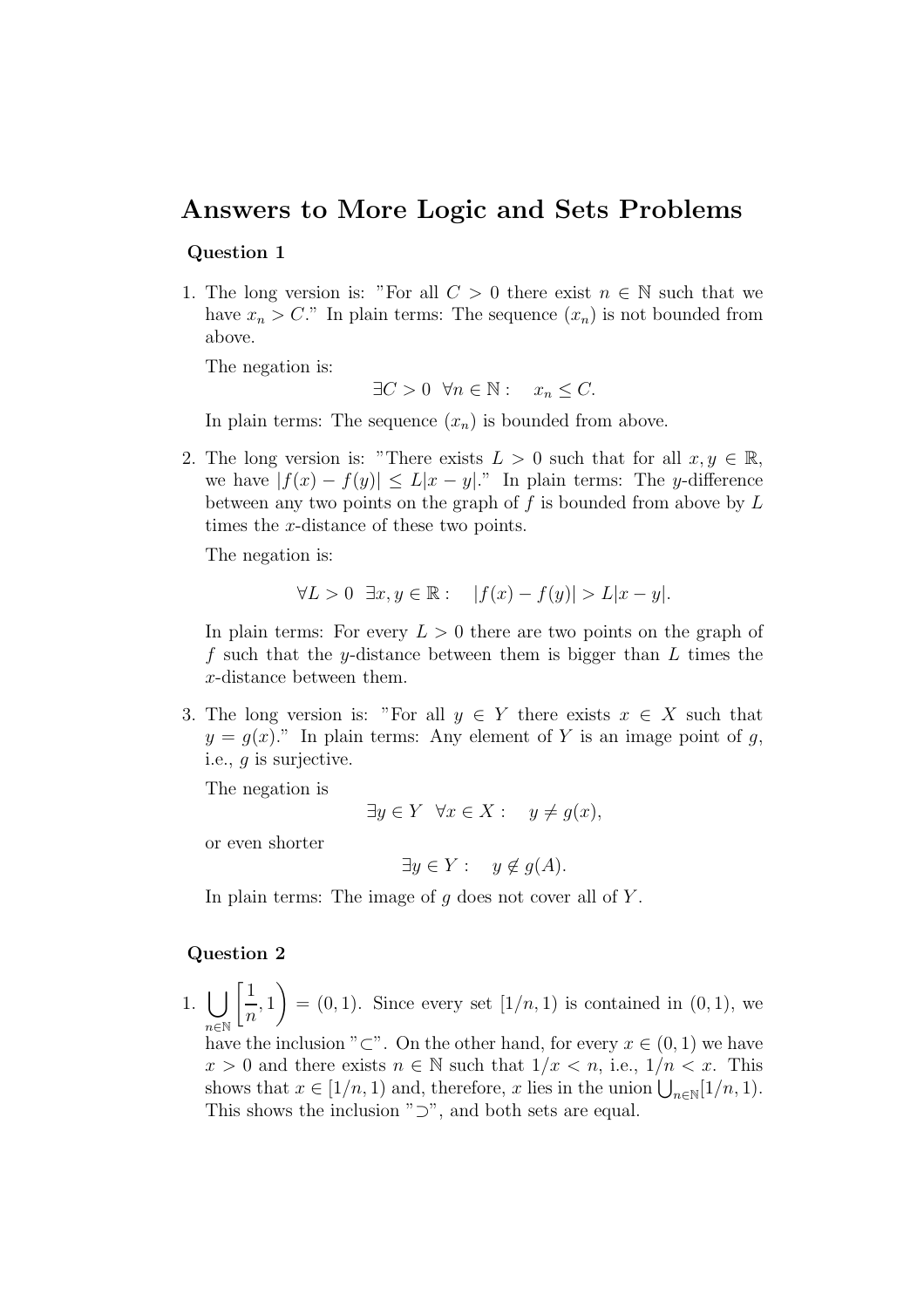- 2.  $\bigcap$ n∈N  $\sqrt{ }$ − 1 n , 2 n  $= \{0\}.$  Since  $0 \in (-1/n, 2/n)$  for all  $n \in \mathbb{N}$ , we have the inclusion " $\supset$ ". We show that there is no real  $x \neq 0$  in this intersection. We can find  $n \in \mathbb{N}$  such that  $|x| > 1/n$ . This implies that  $x \notin (-1/n, 2/n)$  and, therefore,  $x \notin \bigcap_{n \in \mathbb{N}} (-1/n, 2/n)$ . This shows the inclusion " $\subset$ ", and both sets are equal.
- 3.  $\bigcup [1, n) = [1, \infty)$ . Obviously, we have  $[1, n) \subset [1, \infty)$ , which shows the n∈N inclusion "⊂". For every  $x \in [1,\infty)$ , there exists  $n \in \mathbb{N}$  with  $x < n$ , and we see that  $x \in \bigcup_{n\in\mathbb{N}}[1,n)$ . This shows the inclusion " $\supset$ ", and both sets are equal.
- 4. [ q∈Q  $\sqrt{ }$  $q -$ 1 1000  $, q +$  $\left(\frac{1}{1000}\right)$  = R. This follows from the fact that the

rational numbers are dense in the set of real numbers. Obviously, we have the inclusion "⊂". Now that  $x \in \mathbb{R}$ . Then there is a rational number  $q$  agreeing with  $x$  up to the first 5 digits after the decimal point, so we have  $|q - x| \leq 10^{-5}$  and  $x \in (q - 1/1000, q + 1/1000)$ . This shows the inclusion " $\supset$ ", and both sets are equal.

## Question 3

(i) The intersection consists of those subsets of  $\{1, 2, 3, 4, 5\}$  which contain 1 and not 5 and consist of three numbers. This leads to

$$
R \cap S = \{ \{1, 2, 3\}, \{1, 2, 4\}, \{1, 3, 4\} \}.
$$

(ii) The statement is false: Let  $X = \mathbb{N}$ . Then  $X \in \mathcal{P}(\mathbb{N})$  and X has infinitely many elements. If  $X$  were an element of the right hand set, it would have to be an element of a power set  $\mathcal{P}(\{1,2,\ldots,N\})$ , for some  $N \in \mathbb{N}$ . But each of the power sets  $\mathcal{P}(\{1, 2, ..., N\})$  has only finite many elements. Therefore,  $X$  is not an element on the right hand set.

Question 4 We see that the last digits of the powers  $2<sup>n</sup>$  follow the repetitive pattern 2, 4, 8, 6, 2, 4, 8, 6, ..., i.e., we have for all  $n \in \mathbb{N}$ 

last digit of  $2^n =$  $\sqrt{ }$  $\int$  $\overline{\mathcal{L}}$ 2 if divison of  $n$  by 4 leaves remainder 1, 4 if divison of  $n$  by 4 leaves remainder 2, 8 if divison of  $n$  by 4 leaves remainder 3, 6 if *n* is divisible by 4.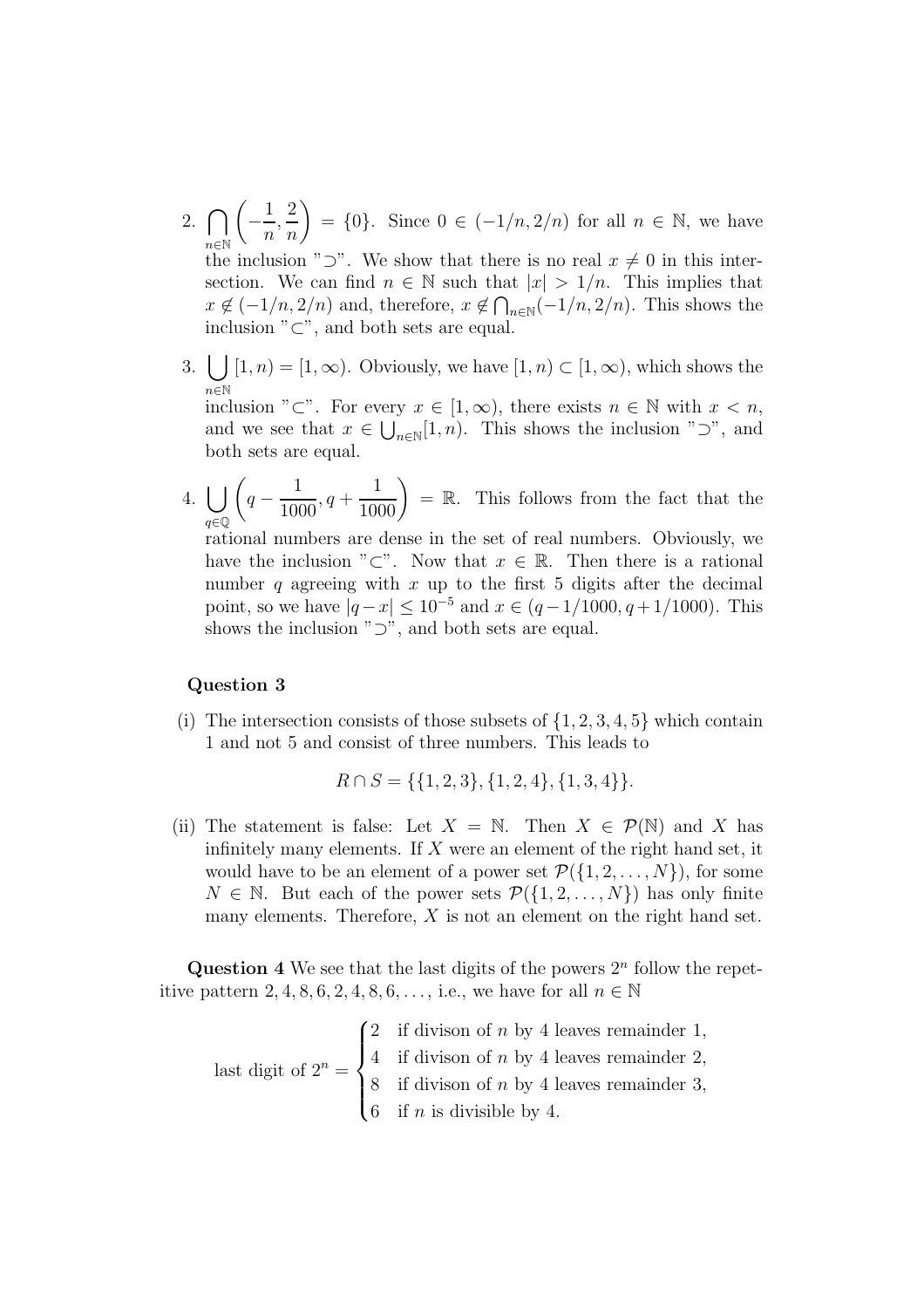This immediately implies equality of both sets.

Question 5 Since every sequence having a limit is bounded, we have  $S_2 \subset S_1$ . Bounded or convergent sequences do not need to be monotone increasing, so neither  $S_1$  nor  $S_2$  are subsets of  $S_3$  or  $S_4$ . On the other hand, the sequence  $(x_n = n)$  is monotone increasing, but neither bounded nor convergent, therefore  $S_3$  is not a subset of  $S_1$  or of  $S_2$ .  $S_4$  is obviously a subset of  $S_3$ . But every monotone increasing sequence of real numbers, bounded from above has a limit convergent, by the completeness of the real numbers. Therefore, we have  $S_4 \subset S_2 \subset S_1$ .

Question 6 There can be parties with 5 people where it is not true that at least three people who do not know each other or there are at least three people who know each other. To see this, look at the following graph with 5 points representing the people and lines connecting these points if and only if the people know each other. There are obviously now three people knowing each other pairwise. On the other hand, each of the 5 people does not know precisly two people who know each other. Therefore, there are no three people who do not know each other pairwise.



Next, we show that for every party with 6 people we always have at least three people who do not know each other or there are at least three people who know each other. Choose one of them. We call this person Jimmy. Since there are 5 more people at the party, Jimmy knows at least three of them or Jimmy does not know at least three of them. Let us go through both cases:

Case 1: Jimmy knows (at least) three other people: We choose three of them. Either all three of them do not know each other, in which case there are at least three people who do not know each other, or there are two of them knowing each other, in which case these two together with Jimmy